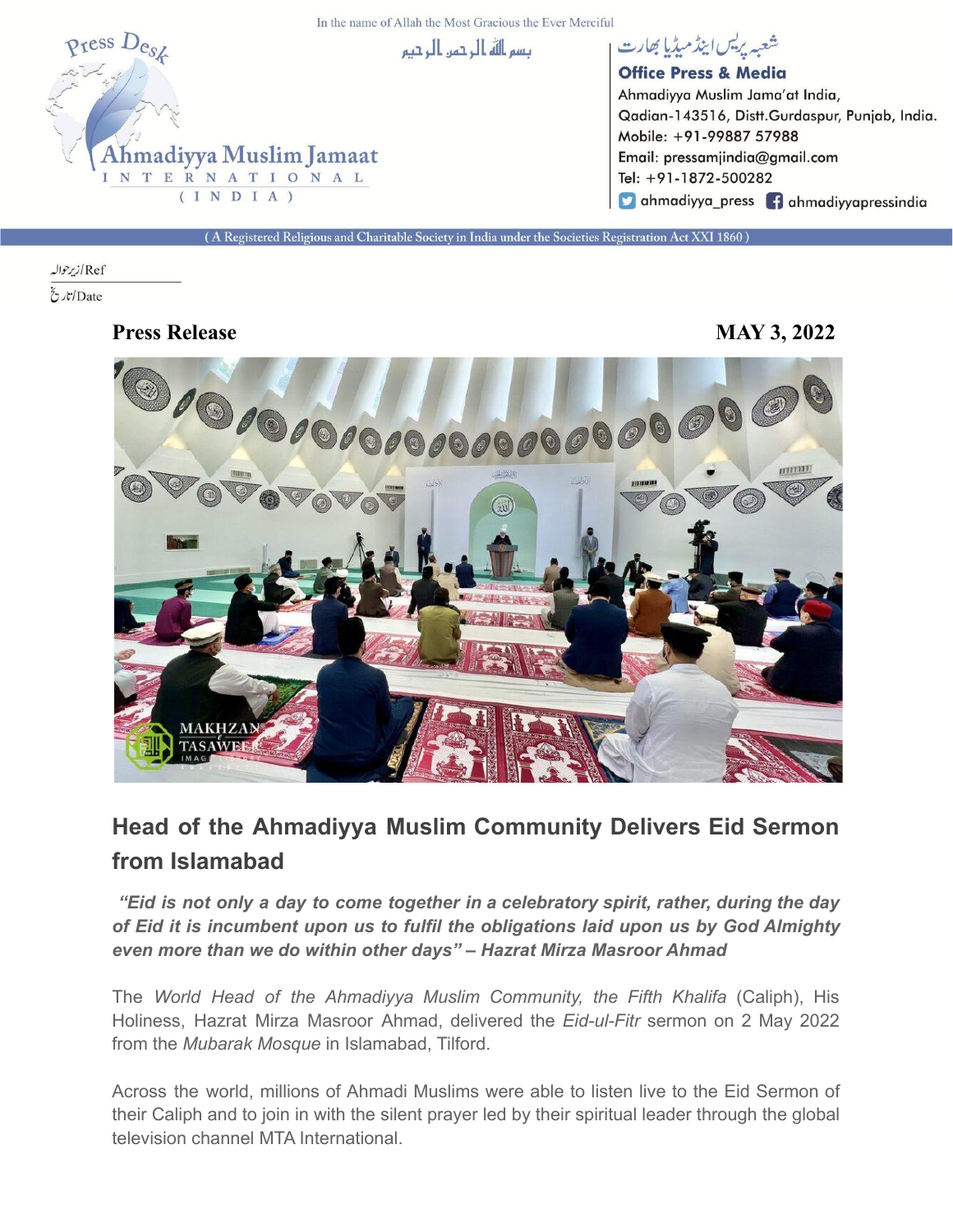

His Holiness began the sermon with the recitation of chapter 4 verse 37 of the Holy Quran which states:

*"And worship Allah and associate naught with Him, and show kindness to parents, and to kindred, and orphans, and the needy, and to the neighbour that is a kinsman and the neighbour that is a stranger, and the companion by your side, and the wayfarer, and those whom your right hands possess. Surely, Allah loves not the proud and the boastful."*

Thereafter throughout the sermon, His Holiness gave a detailed commentary of the verse and explained the importance of the various responsibilities outlined within it.

Regarding the true purpose and meaning of Eid, Hazrat Mirza Masroor Ahmad said:

*"Eid is not merely a day to come together in a celebratory spirit, rather, during the day of Eid it is incumbent upon us to fulfil the obligations laid upon us by God Almighty even more than we do on other days. It is essential to fulfil both the rights of worship of God Almighty and the rights of humanity that have been made compulsory upon the believers. Thus, one should make a pledge on this day to consistently fulfil the obligations of Allah the Almighty and of the people. Only then will we truly be celebrating Eid."*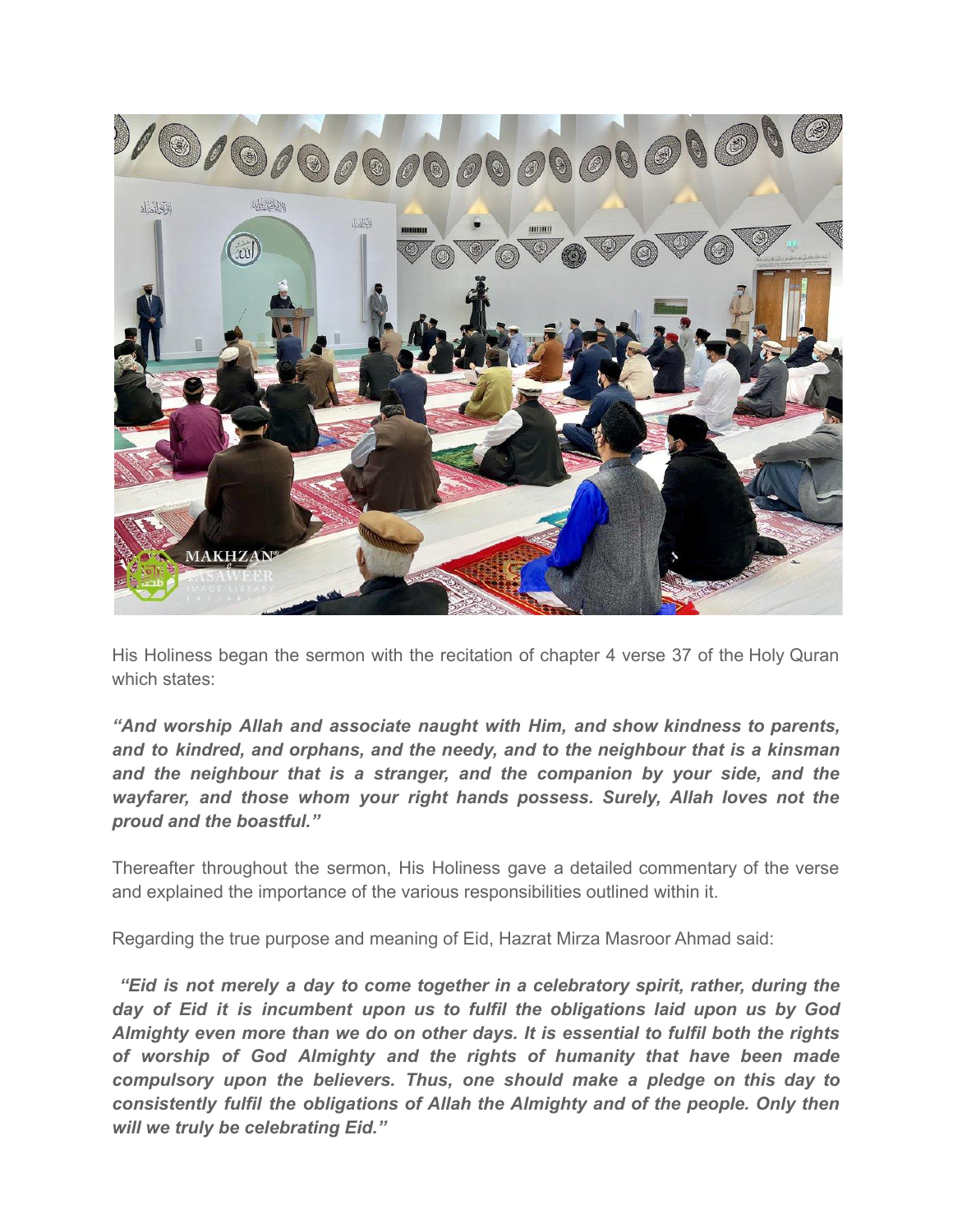Speaking of the importance of worship, Hazrat Mirza Masroor Ahmad said:

*"The Holy Prophet Muhammad (peace and blessings be upon him) has stated, 'Whoever worships during the nights of Eid, purely for gaining the pleasure of Allah, their heart will forever be given the true life.' How magnificent is this glad tiding! We are gaining a lasting reward because of worshiping for the sake of Allah the Almighty. Therefore, Eid is not only a means of celebration, rather, it is an occasion to brighten the nights with worship which leads to a person attaining eternal spiritual life."*

His Holiness mentioned that the verse goes onto explain the rights of the creation of God after it speaks of the importance of worship.

Explaining the rights of parents, Hazrat Mirza Masroor Ahmad said:

*"The verse commands the showing of kindness to parents. After the nurturing of Allah the Almighty, the greatest favours bestowed upon a person are those of their parents who raise their children with devotion and care. Their favours upon us are such that we can never repay them. Therefore, this verse mentions the importance of treating parents with kindness and to always speak to them lovingly with tenderness and to deal with them with respect and honour."*

Speaking of another responsibility mentioned in the verse cited at the beginning of his Sermon, Hazrat Mirza Masroor Ahmad said:

*"The verse goes onto mention the importance of showing kindness to one's relatives. The Holy Prophet Muhammad (peace and blessings be upon him) said, 'Whoever wishes to have an abundance of provision or to have a blessed long life and have much good in it, they should adopt the moral quality of keeping and mending ties with their family.' We should look after our relatives, be they our own families or our in-laws. Those who are living well and have come to live in richer countries, and whose financial situations have been made better by Allah the Almighty, they should share and care for their less fortunate relatives in the joys of Eid too. For this, it is not a condition that their relatives should also be kind in response and so only then you will be generous towards them. Rather, even if they do not show a positive attitude, one should be kind towards them regardless."*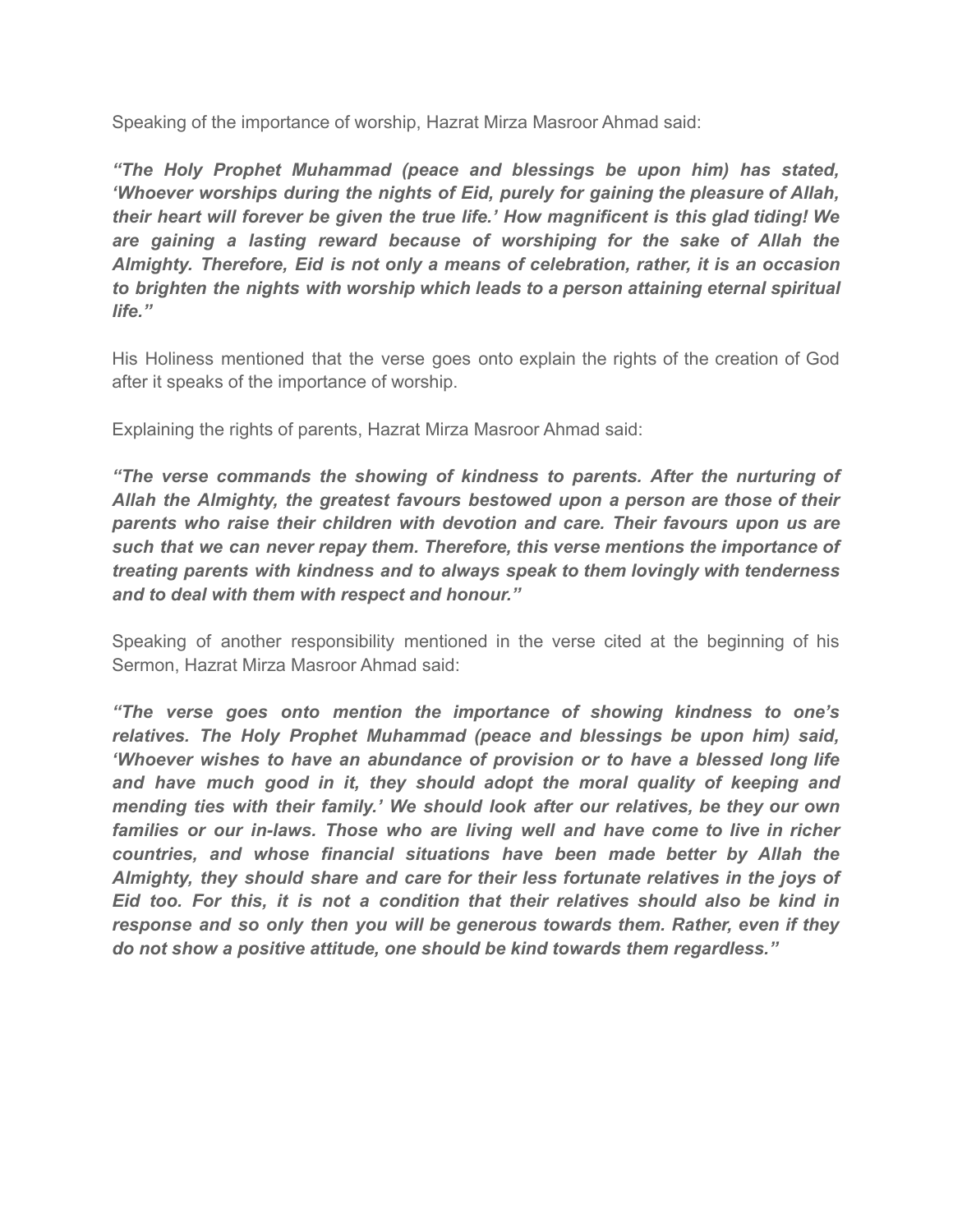

His Holiness also strongly condemned the behaviour of those men who stopped their wives from visiting their own families and parents. His Holiness said that such behaviour was "the height of ignorance" and violated the commandments of the Holy Quran. His Holiness said that if a person wishes to attain the pleasure of Allah the Almighty then such 'vain and futile' ways must be forsaken.

His Holiness went on to cover certain other aspects of the rights of people as mentioned in the verse, including the rights of the orphans and the needy. His Holiness said that on the occasion of Eid, the rights of the needy and orphans should be taken care of and that if someone cannot directly find a needy person or an orphan then they can donate to the charitable projects being run by the Ahmadiyya Muslims such as the 'Orphan Fund' which looks after orphans.

Speaking of the importance of showing kindness towards one's neighbours, Hazrat Mirza Masroor Ahmad said: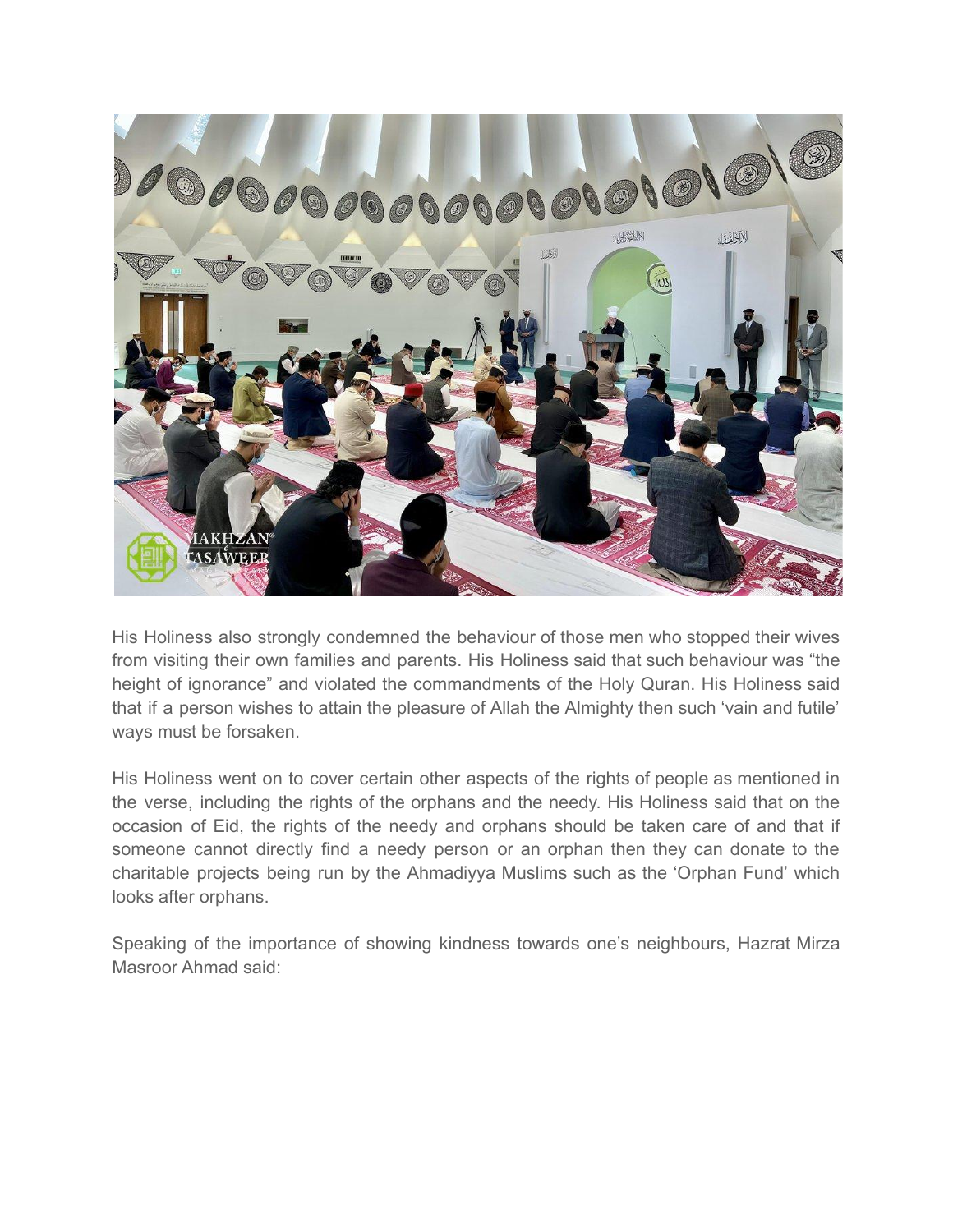*"If a person understands the true meaning of what constitutes as a 'neighbour' and then they try to fulfil the rights of their neighbours, you will see that disorder will disappear from society and for a believer, a true occasion of Eid is that in which all disorder is lifted away from the world. Who is one's 'neighbour'? The Promised Messiah (peace be upon him) has said that people living within a radius of a hundred 'kos' are your neighbours. So even those living within a hundred miles are in fact one's neighbours! Under this definition, no one is outside the scope of being one's neighbour.'"*

Explaining the philosophy of fulfilling the rights of others, Hazrat Mirza Masroor Ahmad said:

*"The true goodness that Islam commands is to take care of the rights of others, rather than to create disorder on earth in pursuit of seeking one's own rights. This should be the hallmark of a true believer that he should strive to ensure that none of his obligations that he has towards the people is left unfulfilled. A believer should self-analyse to see if there is any obligation that he is yet to fulfil towards someone. One should search out what one's obligations and duties to others are. One's obligations are not simply to, for instance, repay a debt. Rather, one's obligations consist of utilising all capabilities, capacities and moral abilities to treat others well. One should feel the pain of others and such are the efforts that can bring about a true celebration of Eid for us; an Eid that will not then remain restricted to a day, rather it will become a source of attaining the pleasure of Allah and thus become a lasting Eid."*

His Holiness went onto emphasise the importance of establishing justice, another moral quality emphasised by Islam. His Holiness spoke about how governments also must play their part in fulfilling the rights of others with justice and that not doing so has led to much destruction of innocent lives.

Hazrat Mirza Masroor Ahmad said:

*"If people fulfilled their promises and there was justice at every level, and the rights of others were fulfilled then we would never have seen the destruction that we saw during the wars in Iraq, Syria, Libya, Yemen and Afghanistan in recent times. We will not have witnessed what has come about in these countries. Nor would the current Ukraine conflict have come to pass."*

Hazrat Mirza Masroor Ahmad further said: